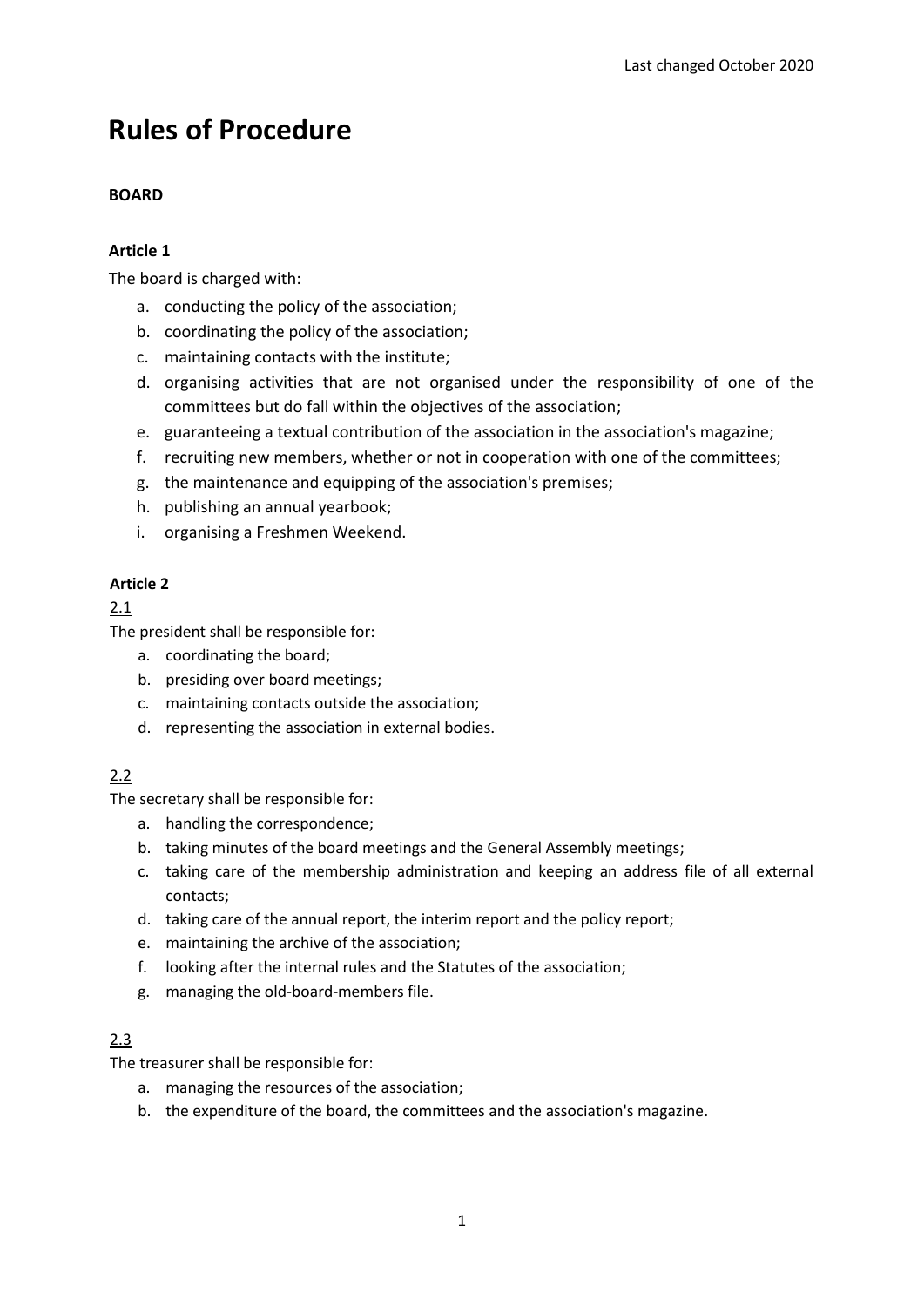- a. The board shall provide a chair or appoints a chair, but shall at all times be responsible for the committees.
- b. The responsible board member must at all times be given the opportunity to be present at the committee meeting.

### 2.5

- a. The board shall itself appoint a vice-president from its midst
- b. He/she shall take over the president's duties in his/her absence

### **MEMBERS**

### **Article 3**

The members of the association shall, in addition to fulfilling their statutory obligations, be responsible for maintaining and strengthening the good name of the association at all times.

### **COMMITTEES**

### **ARTICLE 4**

### 4.1

From the 2019-2020 association year onwards, the association shall have at least the following committees:

- a. The Excursions Committee. This committee takes care of formal domestic excursions.
- b. The Education committee. This committee is in charge of organising lectures, debates and forums, among other things, with the aim of coordinating the education support programme.
- c. The Dies committee. This committee takes care of activities during the Dies of SPIL. When there is a lustrum year, the Dies Committee is replaced by the Lustrum committee.
- d. The Brussels Excursion committee. This committee takes care of the excursion to Brussels.
- e. The Short Trip committee. This committee takes care of the Short Trip.
- f. The Long Trip committee. This committee takes care of the Long Trip.
- g. The Festive committee. This committee is responsible for informal events that are not specifically linked to other committees. This includes the monthly borrels, parties and gala, but also other social activities.
- h. The Masters Activities committee. This committee is responsible for organising activities for Master's students.
- i. The DEBAT committee. This committee is responsible for the association magazine DEBAT.
- j. The Acquisition committee. This committee is responsible for acquiring advertisers and sponsors and for designing merchandise items.
- k. The Yearbook committee. This committee is responsible for the delivery of a yearbook at the end of an association year.
- l. The Congress committee. This committee is responsible for facilitating a visit to an international and politically relevant congress (aimed at students).
- m. The Introduction committee. This committee is responsible for organising the Freshmen Weekend and other first-years activities.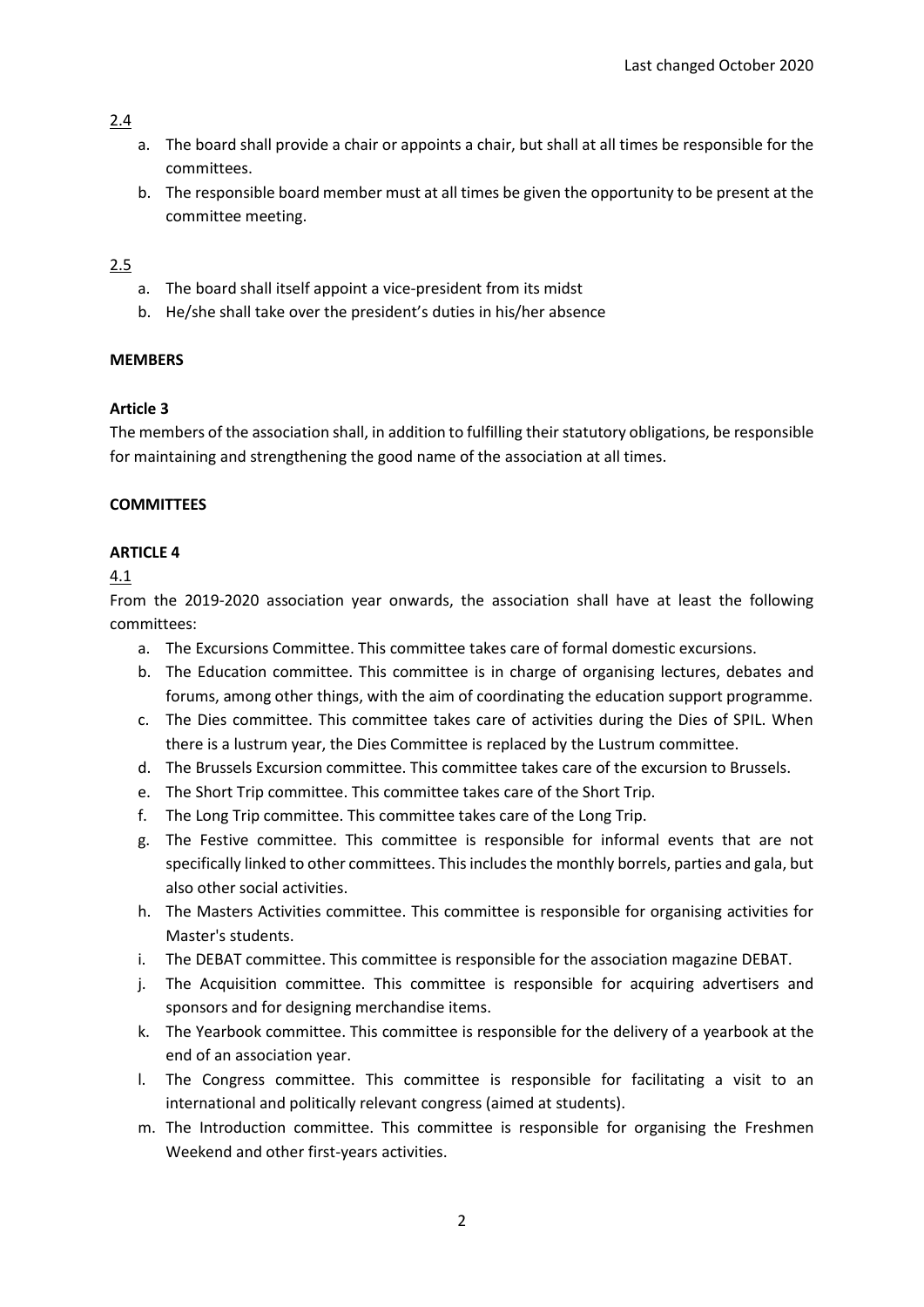- n. The Promotion committee. This committee is responsible for the promotion and announcement of activities by means of, for instance, newsletters and posters.
- o. The SPIL-weekend committee. This committee is responsible for organising an informal SPILweekend for all members of the association.

# 5.1

The chair of a committee coordinates the activities of the committee.

# 5.2

The committees shall consist of as many members as deemed necessary for the functioning of the committee.

# 5.3

The board shall formulate the policy, but committees shall be given the responsibility to implement it independently, provided that this is not in conflict with Article 2 of the Statutes.

### 5.4

If the committee carries out a policy that conflicts with article 2 of the Statutes, the board may, pursuant to article 11 paragraph 2 of the articles of association, prevent the policy concerned from being implemented.

### 5.5

Members of the committees must be members of the association.

### 5.6

The commissioner is ultimately responsible for his or her committees. The commissioner supervises the chair and the rest of the committee, acts as a person between the board and the committee, and monitors the executive function of the committee.

### **Article 6**

### 6.1

Within two months after the start of the association's year, the board shall convene a General Assembly at which it shall present a budget and policy paper.

# 6.2

No earlier than five months and no later than eight months after the start of the association's year, the board shall convene a General Assembly at which it shall present an interim balance sheet and an interim report.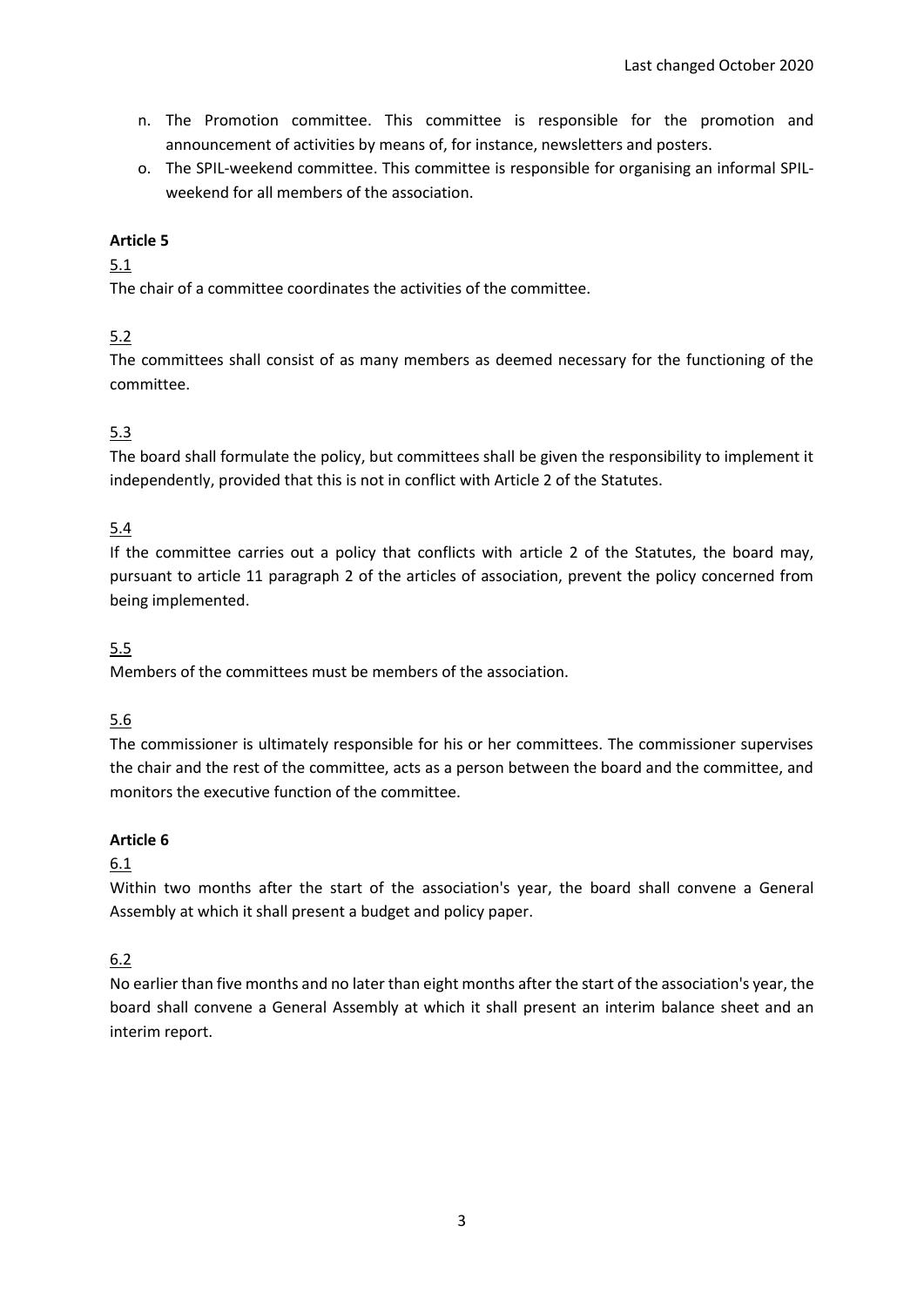### **ELECTION REGULATIONS**

# **Article 1**

1.1.1

In the first week of May, the board shall call upon all members in writing to apply for a position in a newly formed board.

# 1.1.2

Incumbent board members may not put themselves forward as a candidate for the next board.

# 1.1.3

The board shall call upon all members to stand as candidates for newly formed committees at least two weeks prior to the closing date of applications.

# 1.2

The closing date for nominations shall be determined by the board and explicitly mentioned in the call referred to in Articles 1.1.1 and 1.1.3.

### **Article 2**

If, after the nomination of candidates has been closed, there are not enough candidates to enable a nomination for a new board and new committees to be installed at the General Assembly, the board shall be authorised to take all such steps as it deems necessary to remedy this defect.

# **Article 3**

# 3.1

Members must submit their candidacy for the board in writing.

# 3.1.1

Members must indicate for which position(s) they wish to be considered.

# 3.1.2

However, the board may decide to nominate the candidate for another position.

# 3.2

Candidate board members are called for an interview by the incumbent board.

# 3.3

Candidate board members are informed as soon as possible whether they have been nominated and if so, for which positions. The attention of unsuccessful candidates is drawn to the possibility of submitting a counter candidacy at the General Assembly in accordance with the procedure described in Article 6.

# 3.4

Based on its findings, the incumbent board shall make a written nomination to the members, but not before all candidate board members have been informed of the nomination.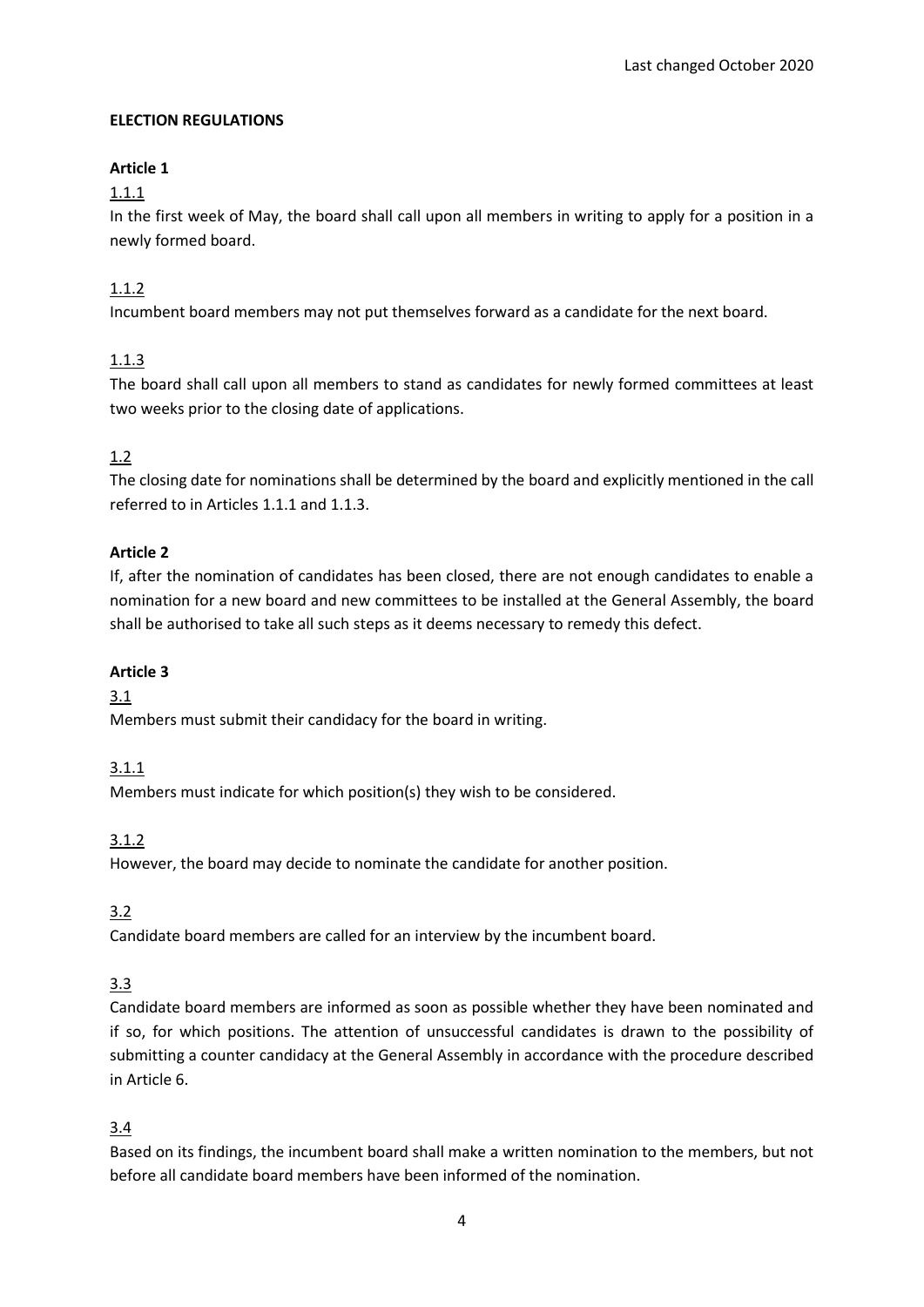After the approval of the GA, the candidate board members f.t. board. The incumbent board shall endeavour to do so within one month after the nomination by means of a General Assembly.

# **Article 4**

The board shall endeavour to have the changeover of board and committees, with the exception of the Brussels Excursion committee, the Long Trip Committee, the Dies committee and the SPILweekend Committee, take place in the second week of the academic year. This GA is the Change of Boards GA.

### **Article 5**

If no opposing candidates have been put forward, the candidates shall be deemed elected, unless any member believes that a vote is necessary.

### **Article 6**

If there are one or more opposing candidates for a board position, a written vote shall be taken to elect the candidate who obtains a majority of at least 2/3 of the valid votes cast. If none of the candidates obtains this majority, a second round shall take place in which the vote shall be between the two candidates who obtained the most votes in the first round. This vote shall be decided by an absolute majority.

### **Article 7**

The members of the committees shall be appointed by acclamation by the General Assembly on the recommendation of the current board, unless any member wishes to vote on the candidates separately. This vote shall be taken in writing and by a simple majority.

### **RULES OF PROCEDURE**

### **Article 1**

The College of GA Chairs shall be charged with the management of the meeting and the maintenance of order, and shall be entitled to adjourn meetings for a period of time of its own choosing. The College of GA Chairs shall determine the order of the day, with due observance of the provisions of the Statutes and the Rules of Procedure.

### **Article 2**

Before the start of the meeting the secretary shall circulate an attendance list on which the members shall place their names. Only those whose names appear on the attendance list shall be deemed to be present at the meeting.

### **Article 3**

No one shall take the floor before having received permission from the College of GA Chairs. The College of GA Chairs shall give the floor in the order in which it has been requested, unless it considers that there are serious reasons for doing so.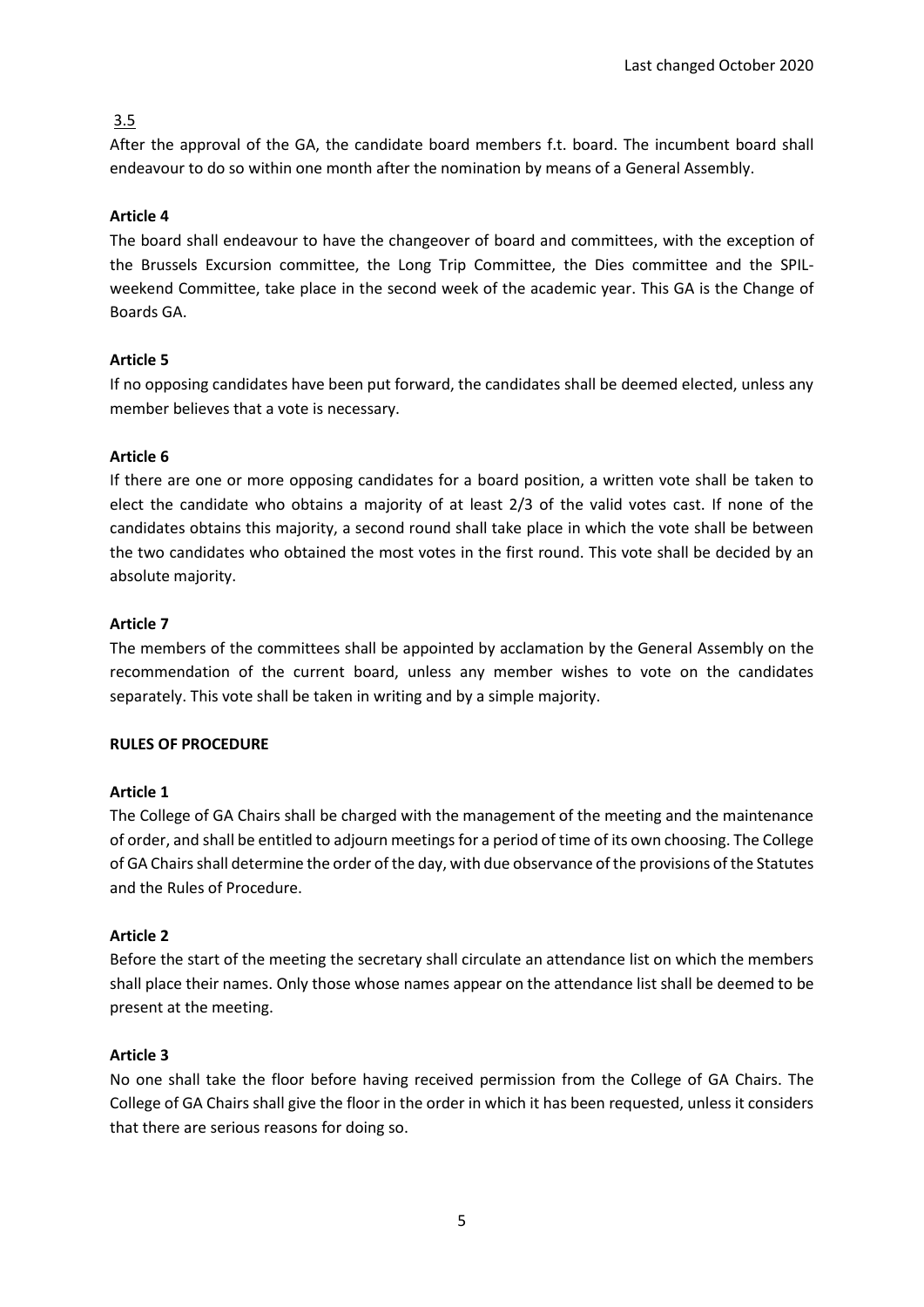### **Rule 4**

The College of GA Chairs may deny a speaker the right to speak, giving reasons.

### **Article 5**

Any member may request an order debate, in which the procedural course of events concerning the GA is discussed. A requested orderly debate shall be held immediately upon request.

### **Article 6**

Any member may raise a point of order, which shall be taken into consideration immediately after it is raised. An adopted motion shall be binding.

### **Article 7**

Any member may table written amendments to any motion under discussion.

### **Article 8**

### 8.1

If no further amendments are proposed to any proposal and the discussion of it is closed, a vote shall be taken. Everyone is entitled to explain their vote.

### 8.2

If the General Assembly deems it necessary, a vote may be taken on each part separately and then on the proposal as a whole.

### **Article 9**

Amendments tabled shall be put to the vote in order of their submission unless, in the opinion of the chair, an amendment tabled subsequently would have been more far-reaching than one tabled previously, in which case the more far-reaching amendment shall have priority.

### **Article 10**

### 10.1

Only those members present at the meeting and those who have granted authorisation and fulfilled their obligations shall be entitled to vote.

# 10.2

Each member has the right to submit a motion to be considered by the General Assembly.

# 10.3

Motions must be submitted in writing and on the appropriate motion paper, which has been provided by the board.

### **Article 11**

A proposal that has been dealt with once cannot be dealt with again at the same meeting, unless new facts are presented.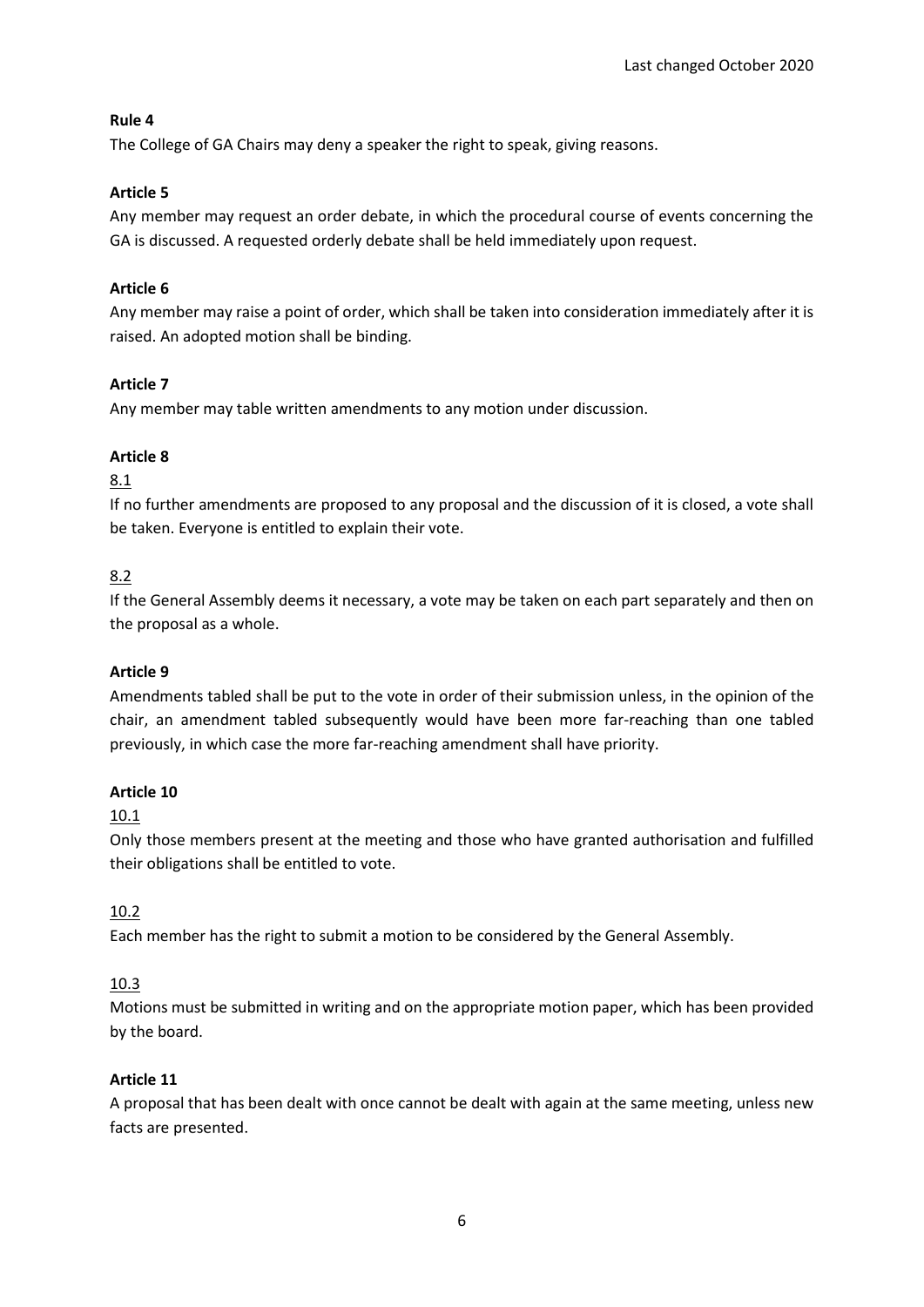A motion of no confidence shall be considered immediately.

### **Article 13**

If a motion of no confidence is accepted, the board or the board member against whom the motion is directed shall vacate his or her seat(s). A motion of no confidence shall be passed by a 2/3 majority of votes.

### **Article 14**

14.1

Voting on persons shall take place in writing.

# 14.2

Votes on other subjects shall in principle be by roll call. Voting by ballot shall take place at the request of any member. If two-thirds are opposed to this, a written vote cannot take place.

# **Article 15**

### 15.1

At the commencement of the meeting, the General Assembly shall appoint a voting committee, which shall be charged with counting the votes.

# 15.2

Members of the voting commission may not be members of the board or the Audit committee.

# **Article 16**

### 16.1

There are three types of valid votes: a vote in favour, a vote against and a blank vote. A vote not cast is not a valid vote.

# 16.2

In the case of votes by a simple majority, a relative majority shall suffice for the adoption of the motion or proposal.

# Article 17

During the entire duration of the General Assembly, everyone present has the right to use both Dutch and English.

# **REUNIONISTS REGULATIONS**

### **Article 1**

### 1.1

Those who wish to become reunited under Article 5, Paragraph 5.1 of the Statutes must submit a request to the board. This request can be made if one has been a member of SPIL. If a request for reunionist membership is made while a member of the society, the full contribution for the current year has to be paid.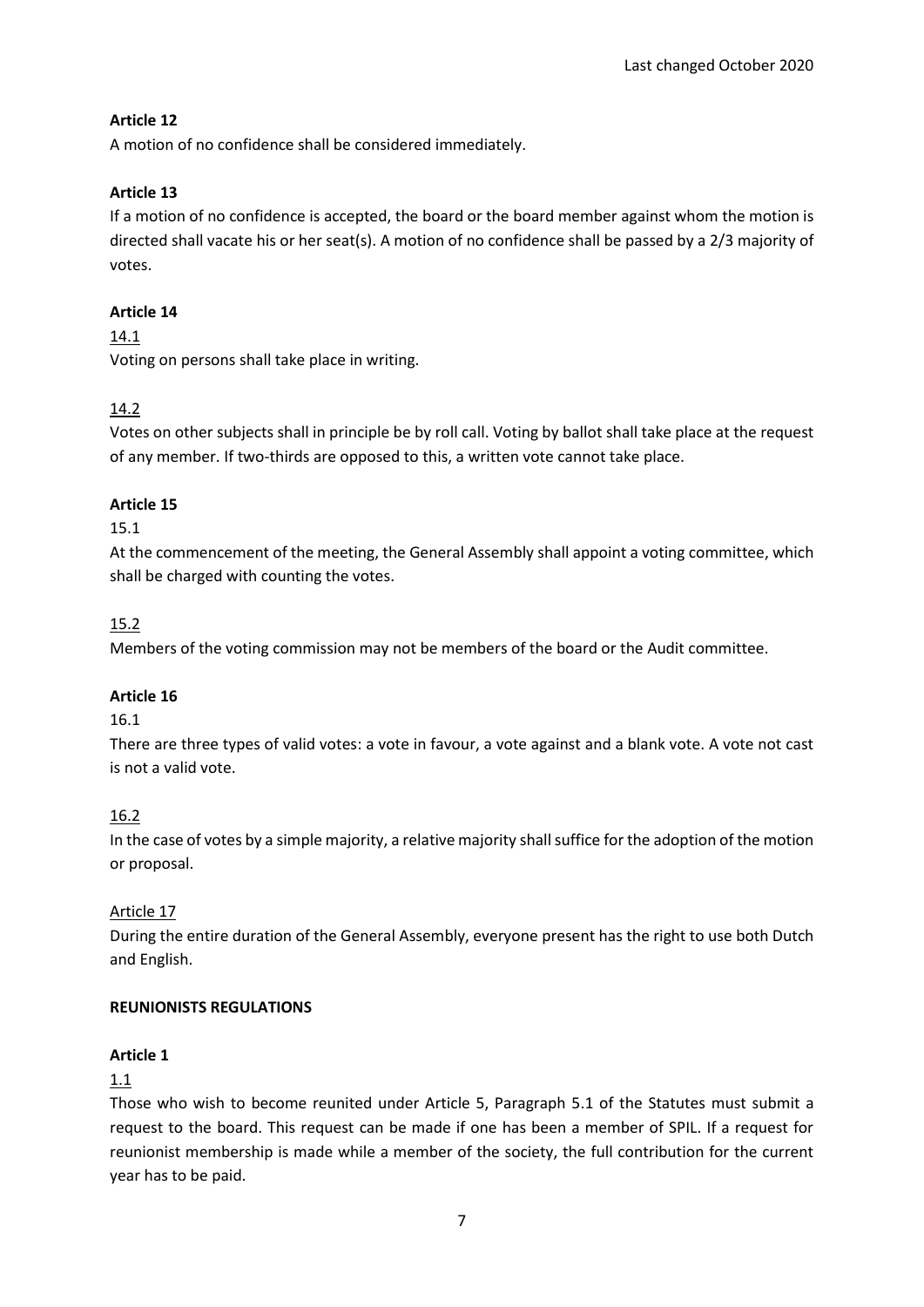The board should regularly draw members' attention to the fact that they can become a reunionist.

### **Article 2**

The board is obliged to grant the request to become a reunited member, unless the membership of the applicant has ended due to expulsion or termination by the association, or unless granting the request cannot reasonably be required from the board.

### **Article 3**

In the event that a reunionist does not comply with the obligations mentioned in Article 5, paragraph 5, sub-section 2 of the Statutes, the board is authorised to no longer recognise that person as a reunionist.

### **Article 4**

The board shall inform the person involved of the decision, as referred to in Article 3 of these regulations, as soon as possible and at least within one month.

### **Article 5**

If the board decides to reject the request referred to in Article 2 of these regulations, and if Article 3 of these regulations applies, the person concerned shall be entitled to appeal to the General Assembly within one month of receiving the notification of this decision.

### **Article 6**

Reunionists are kept informed of the activities of the association by the board.

### **Article 7**

Reunionists receive reunionist newsletters and the association magazine DEBAT. They shall owe a sum of ten euros per year to the SPIL for this purpose.

### **THE AUDIT COMMITTEE**

### **Article 1**

1.1

The Audit committee checks all expenditures made by and under the responsibility of the treasurer.

# 1.2

The Audit committee may at any time inspect and audit the financial records and shall do so at least twice a year and reserves the right to have the board convene a General Assembly.

### **Article 2**

Two weeks before the Interim General Assembly referred to in Article 6.2 of the Rules of Procedure, the treasurer shall draw up an interim balance sheet, which shall be checked by the Audit committee.

### **Article 3**

The interim balance sheet shall be discussed at the interim General Assembly.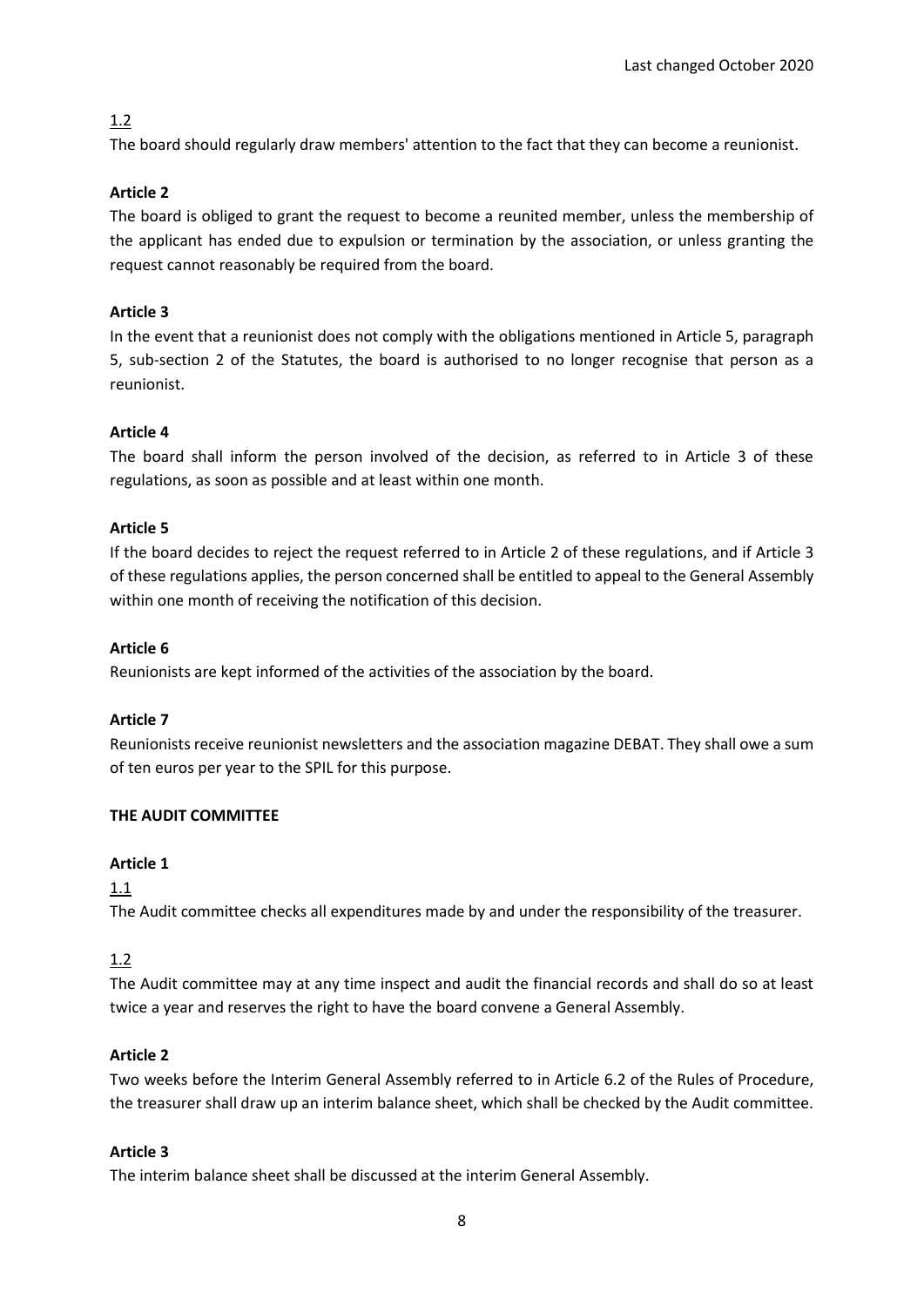All committees shall submit a final financial report to the treasurer at the end of the financial year.

# **Article 5**

The final reports of the committees and the final financial report of the treasurer must be submitted to the Audit committee at least two weeks before the General Assembly.

# **COLLEGE OF GA CHAIRS**

# **Article 1**

The College of GA Chairs is charged with the leadership of the General Assembly in compliance with the Rules of Procedure.

# **Article 2**

# 2.1

The College of GA Chairs shall consist of at least two and no more than three members of the association.

# 2.2

The College of GA Chairs shall decide among themselves at each General Assembly who will be in charge of the General Assembly.

# 2.3

The acting GA Chair from the College of GA Chairs shall not take his/her seat in the General Assembly.

# **Article 3**

# 3.1

The College of GA Chairs shall serve for one year.

# 3.2

The College of GA Chairs shall change at the next General Assembly which shall take place after the General Assembly at which the board changes.

# 3.3

The College of GA Chairs will be discharged and installed following the discharges from and installations of the committees that the SPIL has.

# **Article 4**

# 4.1

At the beginning of the General Assembly at which the new College of GA Chairs will be installed, the chair of the General Assembly will call on everyone to run for the College.

# 4.2

Only members who are not on the board, a member of the Audit committee or any other committee may apply.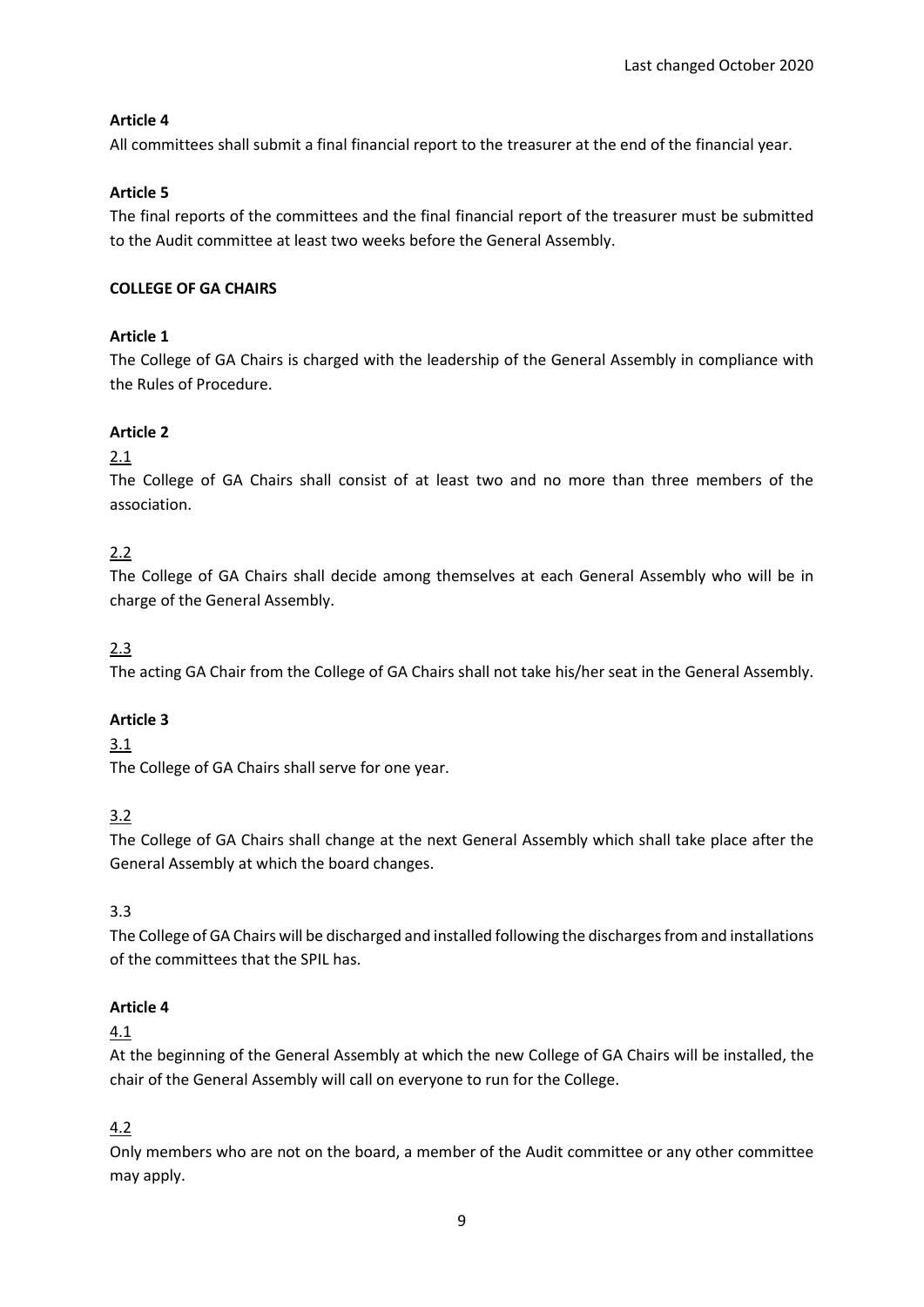When there are more than three members running for the College, the GA will have the opportunity to express up to three preferences in writing. The three members with the most votes shall be installed in the College of GA Chairs. If, due to an equal number of votes, it is not clear which three members enjoy the most preferences, a vote will take place during which the members of the GA receive one vote and will submit this in writing.

# 4.4

If no more than three candidates have been nominated, the candidates shall be deemed elected unless any member believes that a vote should be taken. Should that be the case, each candidate shall be voted on separately in writing and each candidate must receive a simple majority.

# 4.5

If there is only one candidate who can count on a majority of the support of the General Assembly, then that candidate will be installed in the College of GA Chairs and the current College of GA Chairs will determine who from the current College will stay on until the next General Assembly, at which another call for candidates for the College of GA Chairs will be made.

# 4.6

If no candidate can count on a majority of the support of the General Assembly, then the College shall remain in office until the next General Assembly, at which time the procedure shall be re-initiated at the start of the General Assembly.

### **THE ADVISORY BOARD**

# **Article 1**

### 1.1

For the benefit of the continuity of the association, there is an Advisory Board that can give advice to the board on association-wide or board function-specific issues.

# 1.2

The Advisory Board is an advisory body to the SPIL board. Its opinions are both solicited and unsolicited and non-binding.

# 1.3

The Advisory Board may be asked to meet by the board, but may also do so on its own initiative.

# **Article 2**

### 2.1

Advisory Board members shall serve for one association year, after which they may be re- elected. A possible early removal is possible.

# 2.2

The Advisory Board changes at the Interim General Assembly.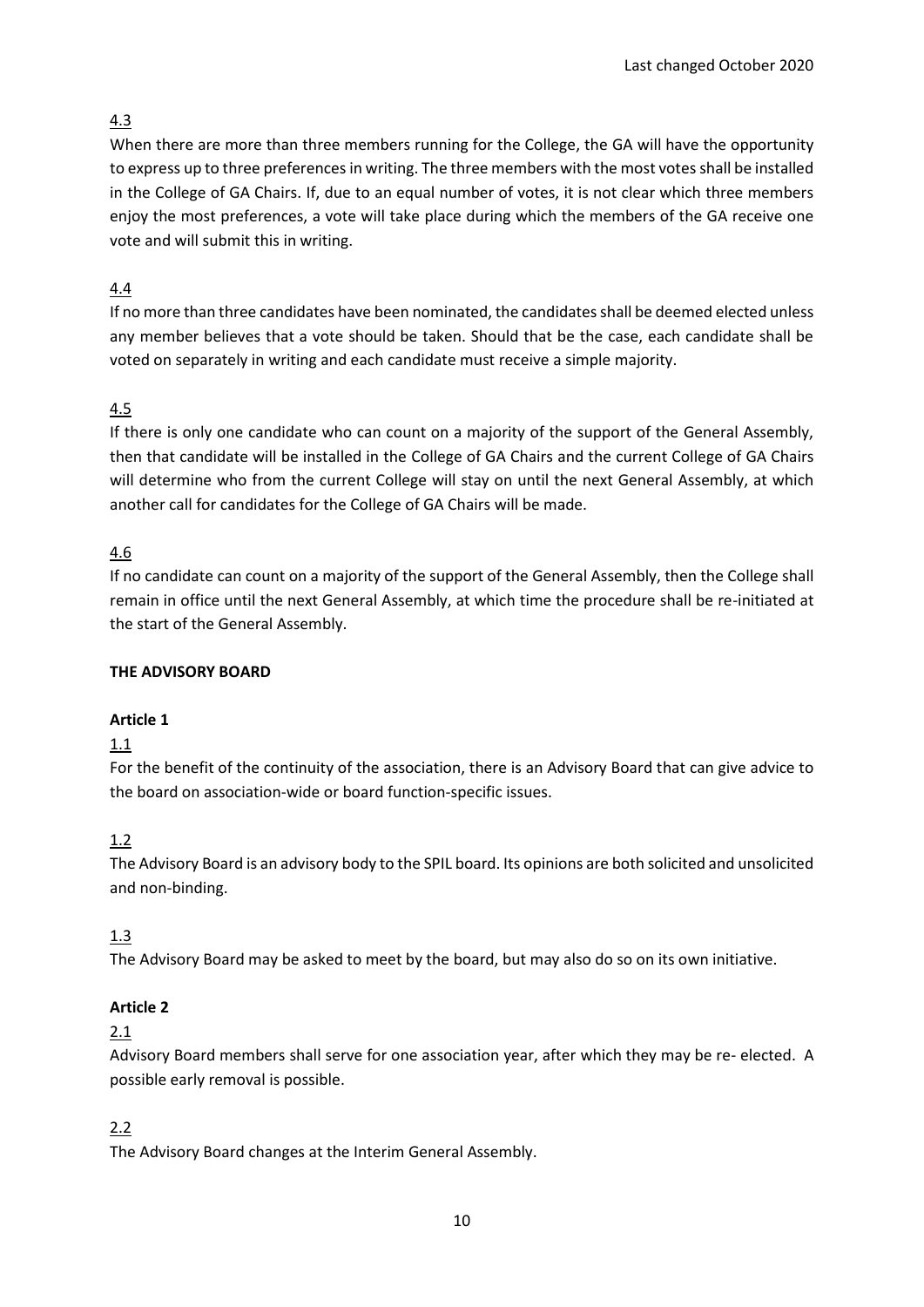The Advisory Board will be discharged and installed following the discharges from and installations of the committees that SPIL has.

# **Article 3**

The Advisory Board shall consist of a minimum of three and a maximum of seven members and/or reunionists of the association.

# **Article 4**

### 4.1

During the General Assembly at which the Advisory Board is installed, the chair of the General Assembly will call on members to apply for the board.

# 4.2

Only members and/or reunionists who have served on the board in the past and who are not members of any committee of the SPIL, with the exception of the Audit Committee, may apply.

### 4.3

When there are more than seven members and/or reunionists running for a seat in the Advisory Board, the General Assembly shall have the opportunity to express in writing up to seven preferences. If, due to a tie in the voting, there is no clarity on who may sit on the Advisory Board, this procedure shall be repeated between those who received an equal number of votes for this decisive seat.

### 4.4

If no more than seven members and/or reunionists have stood for election, the candidates shall be deemed elected unless any member feels that a vote is required. Should that be the case, each candidate shall be voted on separately in writing and each candidate must receive an absolute majority.

# 4.5

If there are fewer than three candidates who can count on a majority of the support of the General Assembly, then these candidates will be installed in the Advisory Board and the current Advisory Board will determine who from the current board will stay on until the next General Assembly, at which time a call for candidates for the Advisory Board will again be made.

### **TRAVEL REGISTRATION**

### **Article 1**

Registration for the Short and Long Trip of SPIL shall be done by physical registration. The time for this is determined by the board. At the registration, everyone has to bring a motivation letter. When there are more applications than places, the letters of motivation will be the means of selection.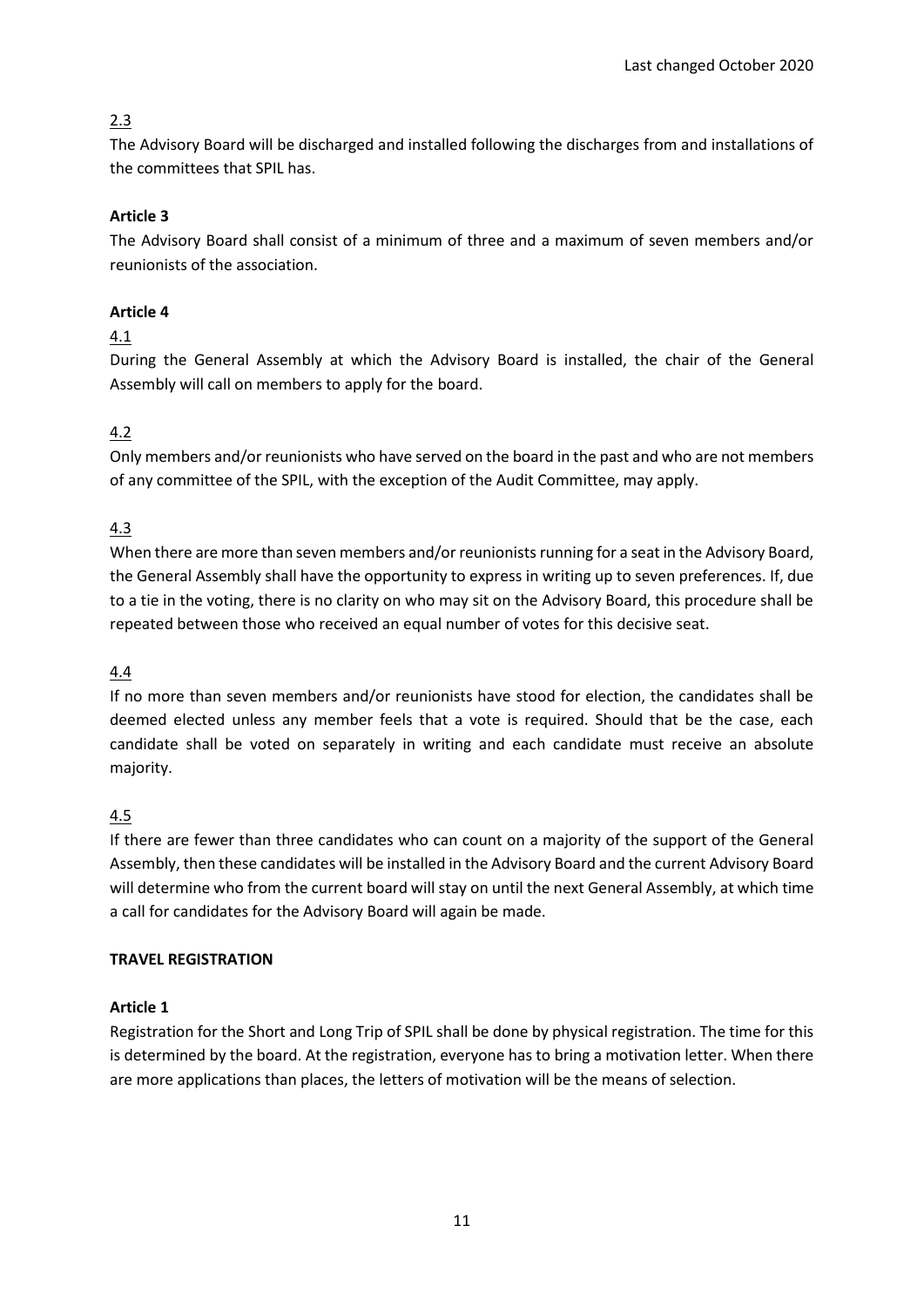# 2.1

The criteria on which the motivation letters will be assessed must be made clear to interested members no later than two weeks before the opening of the registration. These criteria shall be determined by the board.

# 2.2

The deadline for the submission of letters of motivation should be made known at the same time.

# 2.3

No later than two weeks after the closing of the physical registration, the people selected to participate in the trip will be announced.

### **Article 3**

# 3.1

The motivation letters will be evaluated by a neutral committee, which will include the commissioner of Global Relations, a former board member and an academic staff member connected to Leiden University.

# 3.2

The letters of motivation will be treated anonymously.

### **Article 4**

### 4.1

The neutral committee may only judge the motivation letters on the criteria announced beforehand.

# 4.2

Based on these criteria, the three members of the committee will independently award a mark between one and ten. The average of the three marks is the applicable mark for the motivation letter.

# 4.3

Based on the marks, a ranking will be made from the letter that best meets the criteria to the letter that least meets the criteria.

### 4.4

The ranking of the letters determines the selection of the participants. The best rated letter is admitted to the trip first, then the second and this process repeats until the number of places for the trip is filled.

# 4.5

Should any of the determined group of participants drop out, all lower ranked letters will move up one position.

# 4.6

The rankings will not be made public.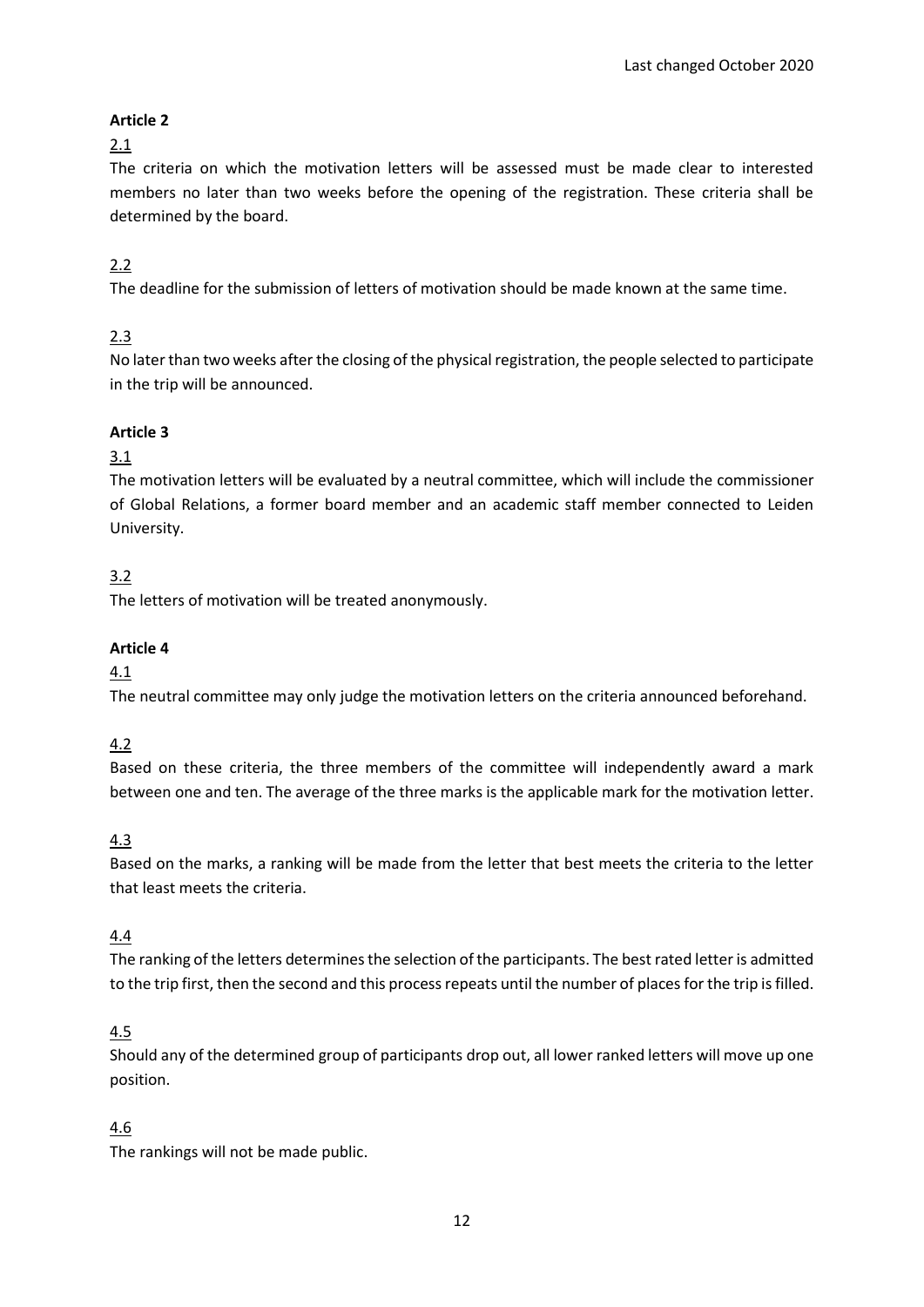# 5.1

The board and the members of the Short Trip Committee are assured of participation in the Short Trip and are exempt from submitting a letter of motivation.

# 5.2

The board and the members of the Long Trip Committee are assured of participation in the Long Trip and are exempt from submitting a letter of motivation.

# **CONDITIONS OF TRAVEL CONTRIBUTION**

# **Article 1**

# 1.1

The maximum participation fee for the Short Trip has been set at 250 euros per person, but the Commissioner of Global Relations is free to ask for a lower participation fee.

# 1.2

This amount can only be increased by 50 Euros per person in case of necessity, if approval for this increase has been received from the Audit Committee two weeks prior to the announcement of the destination.

# 1.2.1

The Audit committee assesses the request for an increase on the basis of the following criteria:

- the extra money leads to a trip whose destination is demonstrably more politically relevant, for example due to elections and/or political developments;
- the extra money must be spent on necessary elements of the trip, such as transport, accommodation or essential programme elements that provide the trip with its cultural/political relevance.

Only if both criteria are met can the extra EUR 50 per person be granted.

# 1.3

For each euro of SPIL contribution to the Short Trip, there must be at least 3,75 euros of participant contribution.

# **Article 2**

# 2.1

The maximum participation fee for the Long Trip is set at 800 euros per person, but the commissioner of Global Relations is free to ask for a lower participation fee.

# 2.2

This amount can only be increased by 50 Euros per person in case of necessity, if approval for this increase has been received from the Audit Committee two weeks prior to the announcement of the destination.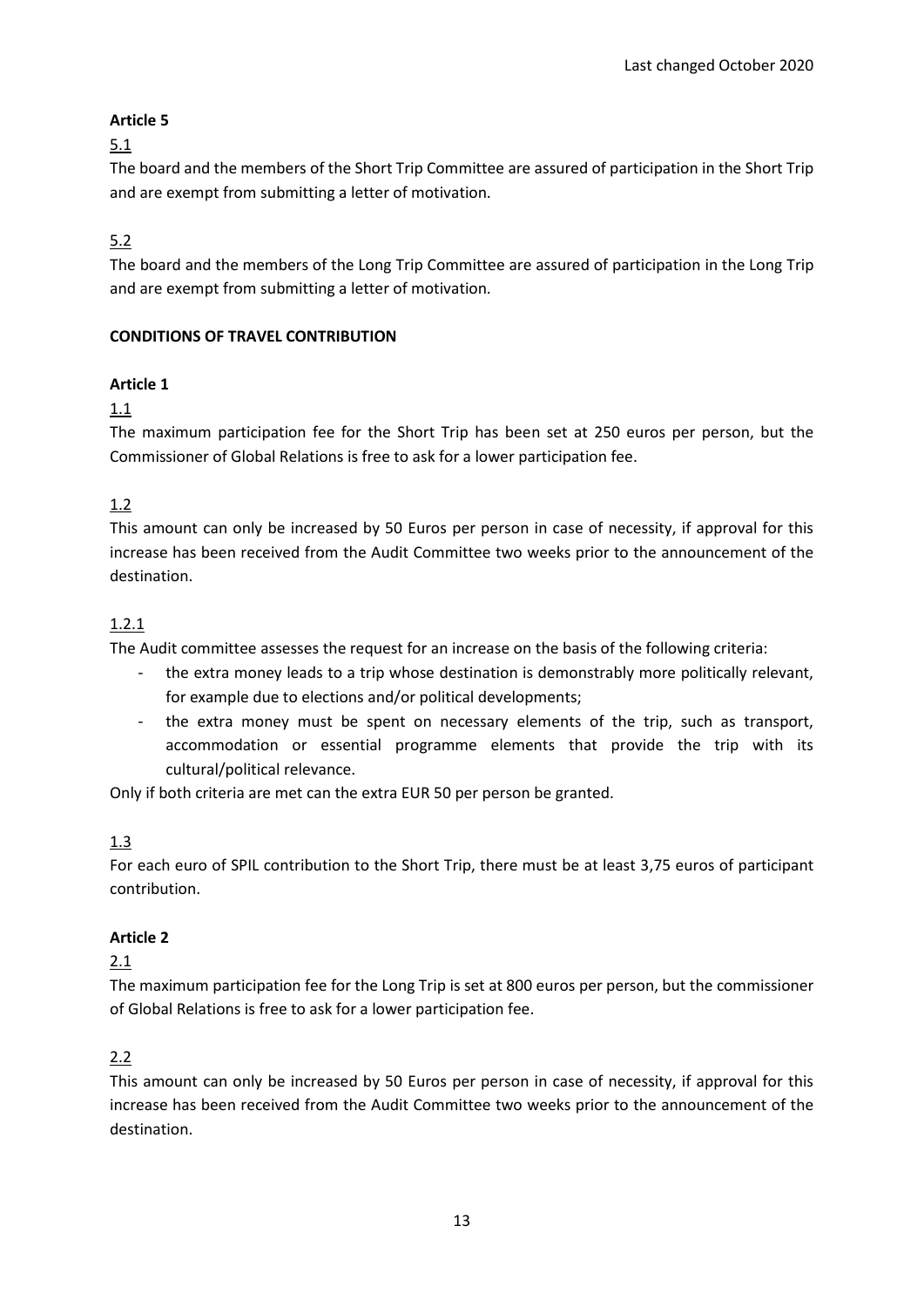# 2.2.1

The Audit committee assesses the request for an increase on the basis of the following criteria:

- the extra money leads to a trip whose destination is demonstrably more politically relevant, for example due to elections and/or political developments;
- the extra money must be spent on necessary elements of the trip, such as transport, accommodation or essential programme elements that provide the trip with its cultural/political relevance.

Only if both criteria are met can the extra EUR 50 per person be granted.

# 2.3

For each euro of SPIL contribution to the Short Trip, there must be at least 5,70 euros of participant contribution.

# **Article 3**

# 3.1

In a lustrum year, the board shall budget 15% of the lustrum reservation as an extra contribution to the Long Trip.

# 3.2

The reserved lustrum amount for the Long Trip will not be taken into account in the ratio as stipulated in Article 2.3.

# **OTHER PROVISIONS**

# **Article 1**

Prospective first year students who become members before the beginning of the academic year shall not be required to pay membership fees in the year in which they are not yet first year students of Political Science.

# **Article 2**

Should a contribution increase take place during the association year following the year in which the first-year student became a member, this will not be passed on to the member.

### **PROVISIONS CONCERNING THE AMENDMENT OF THE RULES OF PROCEDURE**

### **Article 1**

1.1

The person submitting a proposal to amend the Rules of Procedure must notify the secretary of the association two weeks before the General Assembly, so that the secretary can place the item 'amendment of Rules of Procedure' on the agenda of the General Assembly.

# 1.2

The proposal to amend the Rules of Procedure must be available for inspection at a location accessible to everyone one week prior to the General Assembly, together with the other documents for the General Assembly.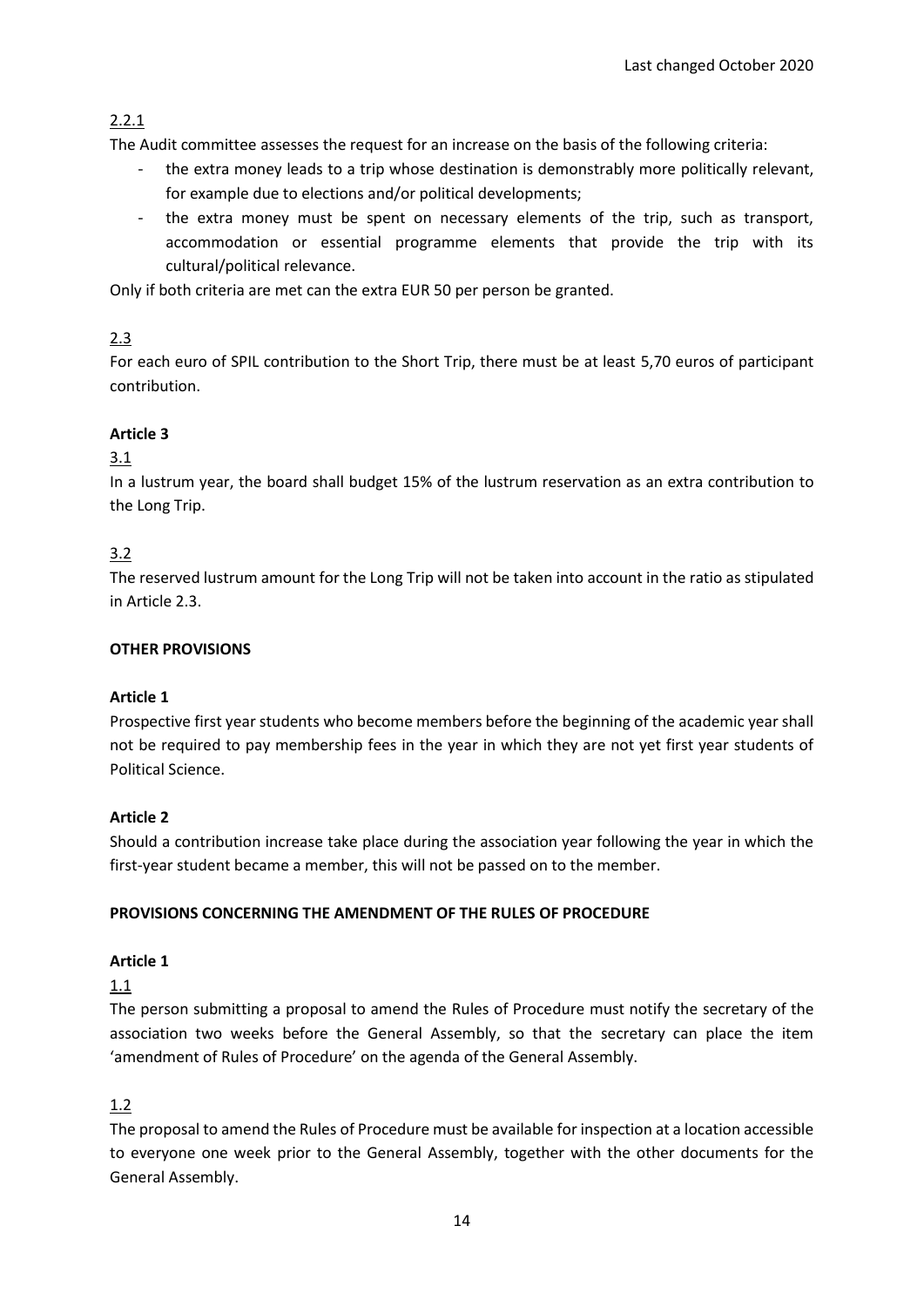# **Financial Rules of Procedure**

The course of events around the book sale have led to the desire of the it. Audit committee, ht. Audit committee and ht. board to lay down a number of reservations in the rules of procedure. With regard to the financial affairs of SPIL, there is still too little laid down in the rules of procedure. The financial rules of procedure are also intended to make the state of affairs at board level clear and unambiguous. In order to give future GA's, boards and Audit committees a solid instrument, the board therefore proposes to implement the financial rules of procedure in rules of procedure.

### **Entrance provisions:**

The General Assembly (hereafter referred to as GA) of the Study Association for Political Scientists in Leiden (hereafter referred to as SPIL) has at its meeting of 4 April 2009 at the establishment 'Jantje van Leiden' laid down the Financial Rules of Procedure. With the adoption of the Financial Rules of Procedure, all previous agreements and regulations expire. The Financial Rules of Procedure are part of the Rules of Procedure, and such can only be changed or declared invalid according to the procedure described there. Any matters not provided for in the Financial Rules of Procedure shall be decided by the board, which shall ensure that gaps in the Financial Regulation are filled.

### **1 Budget**

- 1.1 Every year, the board shall draw up a budget, which shall show the expected income and expenditure for the coming financial year, broken down into its components.
- 1.2 The budget is drawn up according to a structure of budget items, in which the items are related to the board members responsible for the implementation. The only exceptions to this are the items 'board' and 'unforeseen'.
- 1.3 The item 'unforeseen' is shown as a sum of money and as a percentage of the total budgeted expenditure of the Board.
- 1.4 The budget can only be changed after approval by the General Assembly.

# **2 The Audit Committee**

- 2.1 The Audit committee shall check all expenditures made by and under the responsibility of the treasurer.
- 2.2 The Audit committee may at any time inspect and check the financial records. The committee shall do this at least twice a year. In addition, the committee reserves the right to have the board convene a GA.
- 2.3 Two members of the GA shall take place in the Audit committee for the duration of one association year.

### **3 Interim- & Final Accounts**

- 3.1 On behalf of the board, the treasurer shall be responsible for submitting a half-yearly and final report to the GA and its Audit committee.
- 3.2 These must be presented to the Audit committee for inspection two weeks before the Interim GA and the Change of Boards GA.
- 3.3 The Audit committee shall report its findings to the General Assembly.
- 3.4 The final accounts must contain a balance sheet and a profit and loss account.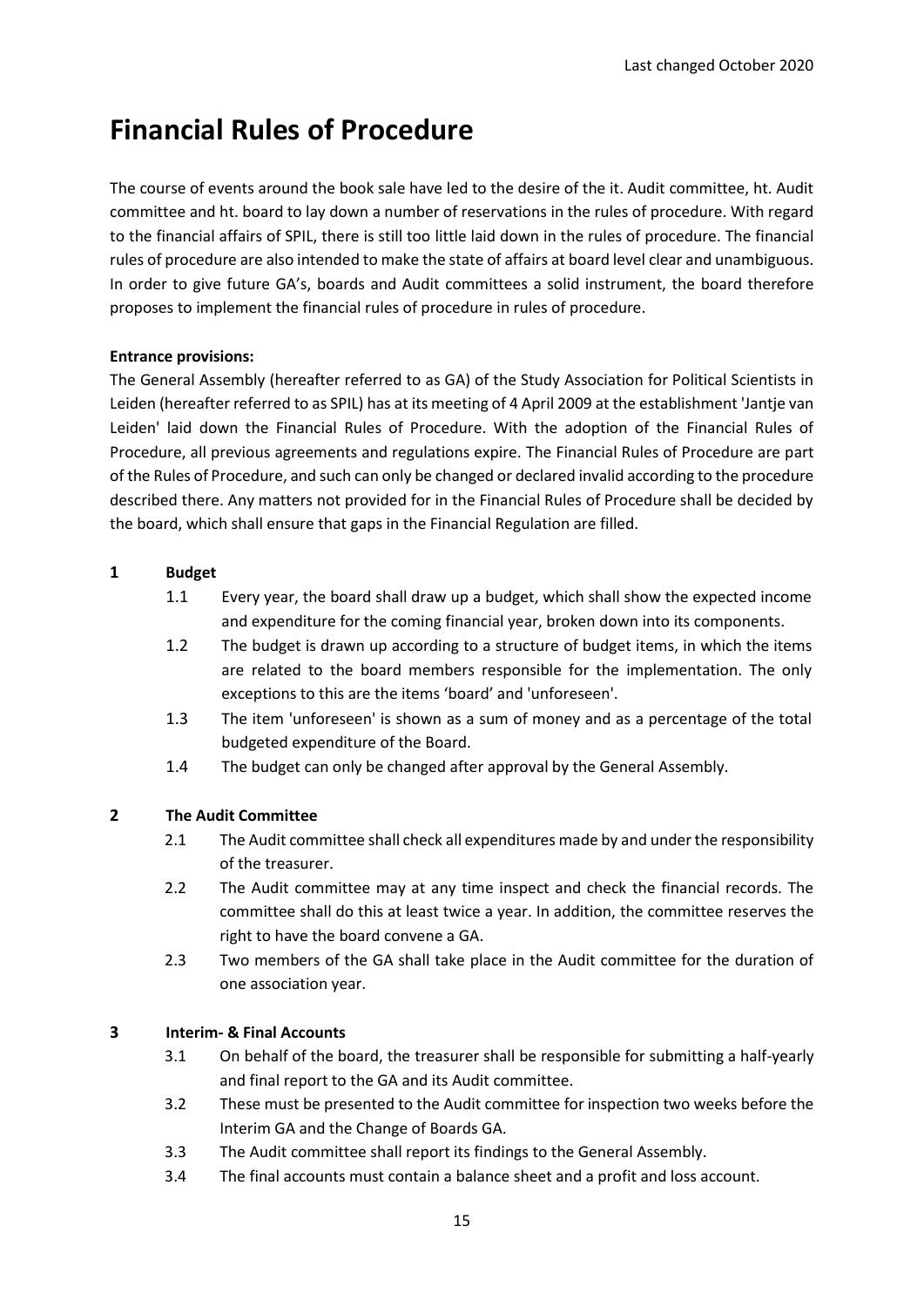- 3.5 The balance sheet must show a debit and a credit side for the balance sheet on the day of the audit check.
- 3.6 The profit and loss account should include a cumulative presentation of income and expenditure per budget item.
- 3.7 The Audit committee shall supervise the correct presentation of the balance sheet and profit and loss account.
- 3.8 The Audit committee may ask the treasurer to provide an overview of the cash flow.

#### **4 Expenses and Declarations**

- 4.1 Members and volunteers shall in principle not be paid for their efforts on behalf of SPIL.
- 4.2 Declarations by members and volunteers are submitted to the treasurer using the Standard Declaration Form.
- 4.3 SPIL will not pay without an original receipt or invoice.
- 4.4 Payment will take place in principle within 14 days after receipt of the correctly completed Standard Declaration Form.
- 4.5 Personal expenses such as the use of a mobile phone will only be reimbursed if such reimbursement is requested from the treasurer in advance and is included in the budget of the activity concerned.
- 4.6 If members and volunteers make materials available to SPIL, this is done at their own risk. Compensation for damage or loss only takes place after approval by the GA.
- 4.7 Any (traffic) fines, claims, (injury) damages caused during the participation in or the organisation of an activity or event, shall be borne by the person(s) causing it and not by SPIL. The GA can decide otherwise in exceptional cases. Fines imposed in any form whatsoever are excluded from this.

### **5 Entering into obligations**

- 5.1 In principle, members are not authorised to enter into financial commitments.
- 5.2 Volunteers are never authorised to enter into financial commitments.
- 5.3 Board members are in principle authorised to enter into financial commitments after prior approval of the treasurer.
- 5.4 In accordance with the provisions of the Statutes, two members of the executive board may make an exception to this, provided they give reasons. Any such exception shall be reported to the Audit committee.

### **6 Activity Budgets**

- 6.1 The activity budget shall provide for as many cases as possible. However, if the board requests it or the treasurer considers it appropriate, a separate activity budget may be drawn up.
- 6.2 This is mandatory, if the total sum of the financial commitments undertaken exceeds € 300.
- 6.3 These budgets have a cumulative entry in the profit and loss account, as well as a separate non-cumulative profit and loss account.
- 6.4 It must be possible to submit this to the Audit committee for auditing.